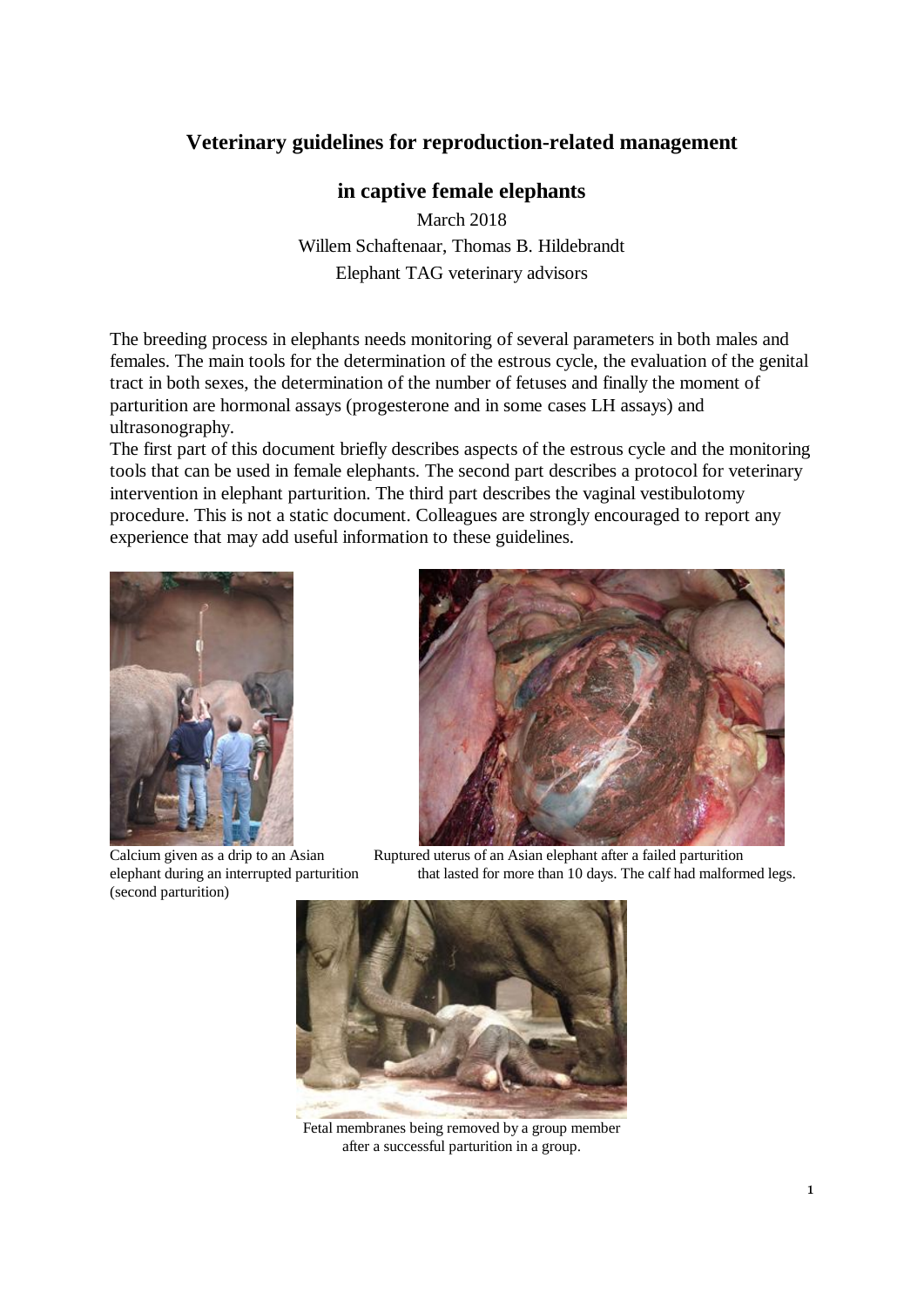## **I. Main aspects for monitoring and assisting female reproduction in elephants**

#### **Determination of the estrous cycle:**

The estrous cycle can be divided in 2 phases, the luteal phase and the non-luteal or follicular phase. The luteal phase starts after ovulation and is characterized by elevated progesterone blood levels. The follicular phase starts when the progesterone blood concentration has dropped to what we call in this document the "base line" value. Most laboratory techniques fail to measure any progesterone in the blood during this phase in elephants. Some machines calculate these low concentrations rather than measure them exactly. Moreover, the progesterone concentrations that are provided by the different laboratories, vary greatly depending on the machine and technique used. *It is therefore very important to use the same technique and machine for monitoring the estrous cycle of an individual elephant.* During the follicular phase, approximately 18-20 days prior to ovulation, a 1-day LH-peak concentration can be distinguished, which may result in a temporary rise of progesterone. A second LH-peak occurs just prior to ovulation (see figure 1).

To monitor the estrous cycle in elephants gestagens should be determined in blood (progesterone) or urine (pregnanetriol). Frequency of sampling should be once a week. Note: when using the urine test, one must be aware that the pregnanetriol concentration in the urine is always compared with creatinine. If the creatinine level is too low, a new sample should be submitted. Even when monitoring the cycle by urine-pregnanetriol, much effort should be made to train all elephants to allow blood sampling.





Measuring of blood progesterone in elephants:

Monitoring the progesterone concentration pattern in blood and/or pregnanetriol in urine is relevant for:

- 1.Determination of the right moment for mating
- 2.Pregnancy confirmation
- 3.To determine the moment that progesterone production has stopped at the end of pregnancy. In this case a quick result is needed in order to be able to act accurately.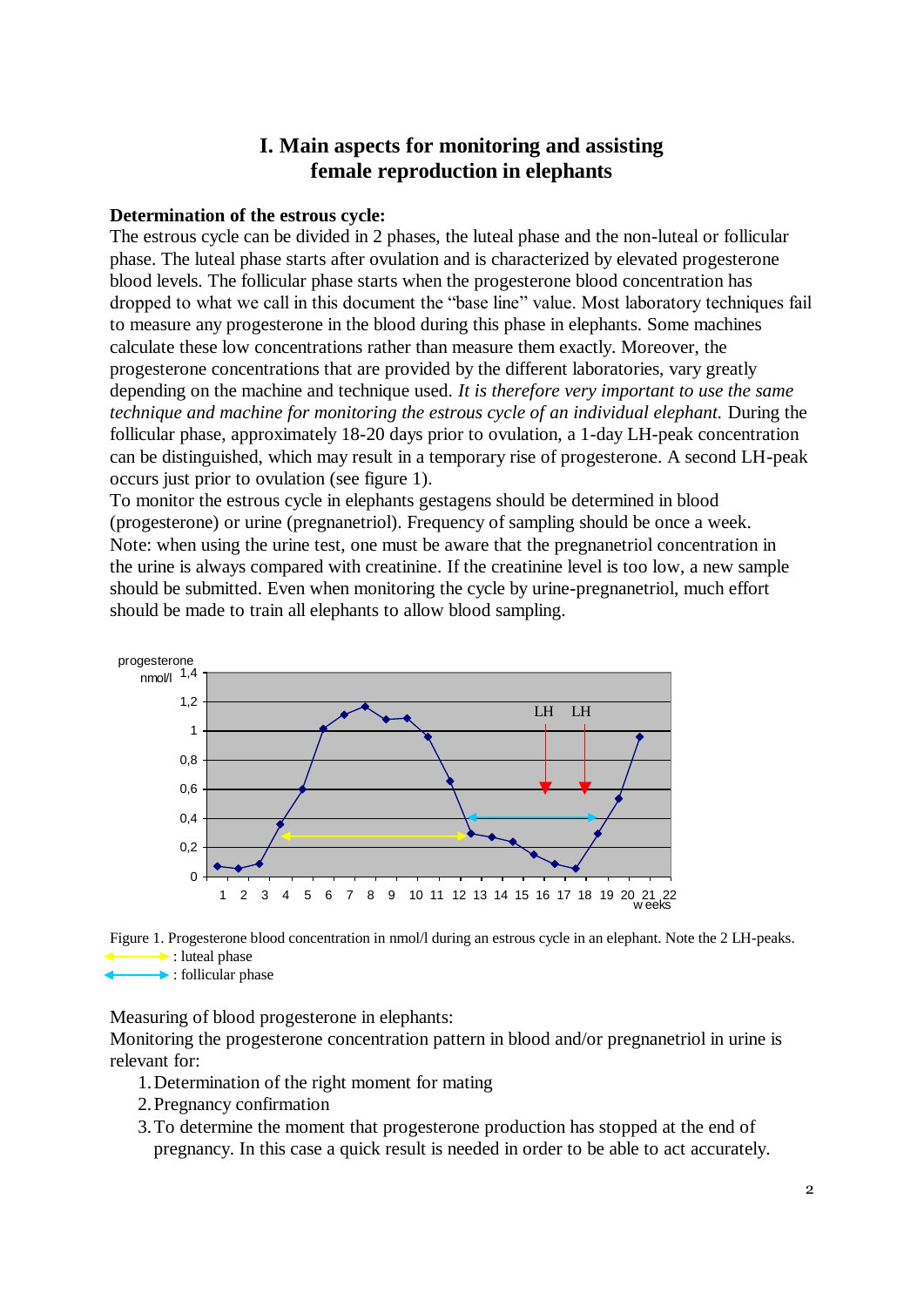Therefore, measuring the progesterone levels at the end of pregnancy is preferred in blood rather than in urine, because the number of laboratories that can measure (urine) pregnanetriol unfortunately is limited to one (Primate Center in Göttingen, Germany). When blood samples are submitted for the determination of blood progesterone, it is essential to be aware of the differences in the outcome. The most accurate results are obtained by using a Radio Immuno Assay (RIA). However, not many laboratories using this technique will be able to provide a daily service. Tests that are based on other immunological reactions (EIA/ELISA) are routinely used in human hospitals but they need to be validated for elephants before the results can be trusted. Figure 2 shows the differences in test results obtained by using different machines and different test units (1 nmol/l corresponds with approximately 0.32 ng/ml).



Figure 2a. Blood progesterone concentration in an Asian elephant, determined by a RIA. Seven follicular phases, six complete luteal phases and the major part of the gestation period are clearly identifiable. Note that two of these luteal phases express themselves in relatively low progesterone concentrations. This lab measured the progesterone concentrations in nng/ml..



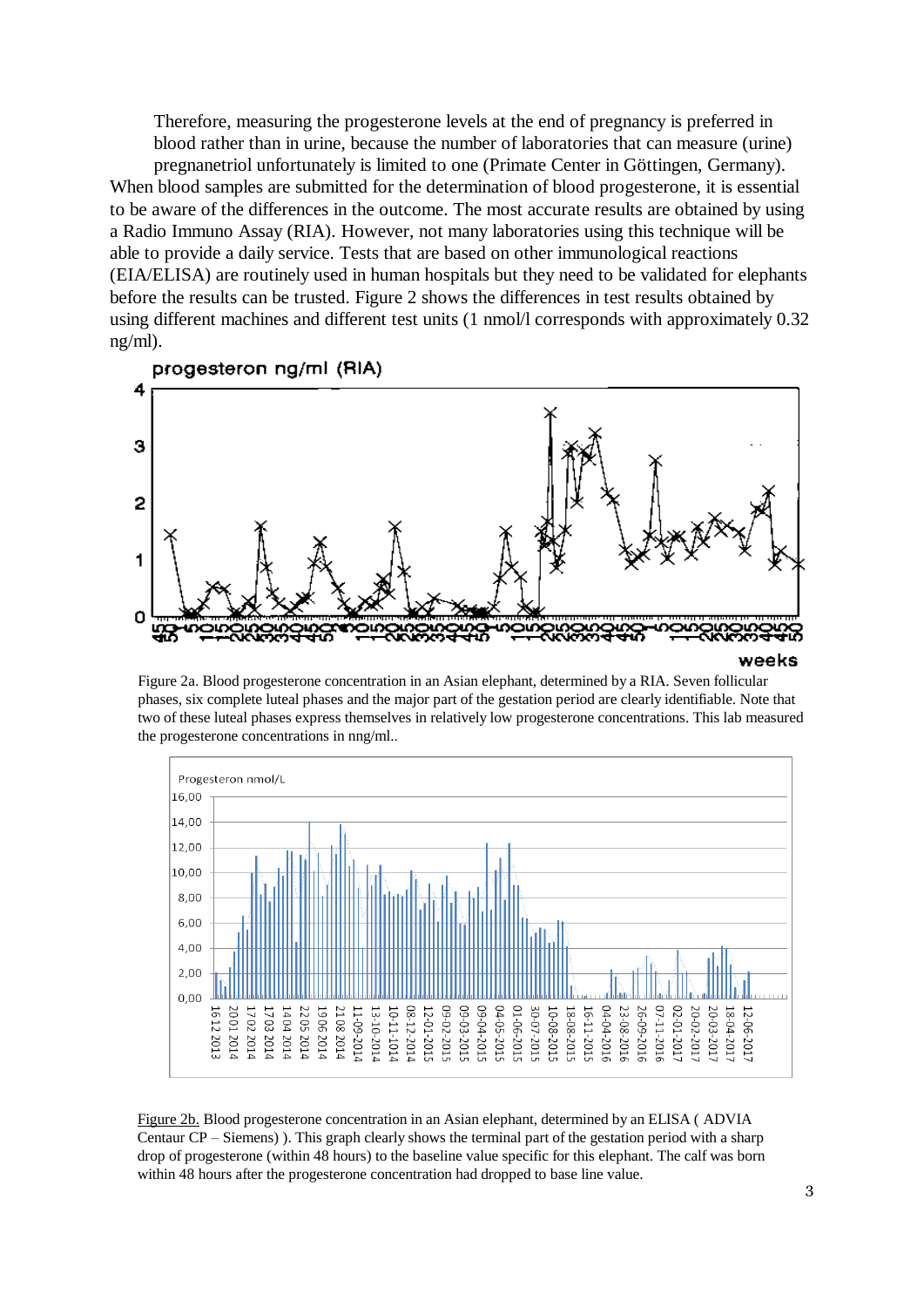#### **Progesterone base line values:**

The progesterone concentrations that are found during the non-luteal phase in elephants are often too low to be exactly measured by most techniques used currently. Some machines can calculate these values, rather than measure them. These low levels are found during the follicular phase, at the end of pregnancy and during the lactation and "menopause" anoestrous. The turning-point between luteal and non-luteal phase is what we call the "base line" value. The height of this base line value is rather arbitrary, but should be estimated for each individual animal. It should also be determined in relationship with the type of the assay used. Figure 2b and 2c make clear that the absolute values given by the laboratory may significantly differ between the machines that are used. This has already resulted in wrongly interpreted values: a progesterone concentration of 4 nmol/l was found in an a-term Asian elephant. As no blood samples were taken previously, this single value was considered a high concentration of progesterone. However, in reality it was a baseline value for this particular elephant measures on this particular machine. No action was taken as this signal of a stagnating calving process was not recognized. Consequently the calf in this case was born dead.

## **Preventing pathologic conditions:**

 Elephants kept in zoos generally enter puberty at a much younger age than in the wild. This may have negative consequences for the reproductive organs. The occurrence of endometrial or ovarian cysts (cystic hyperplasia , frequently found in African and Asian elephants) or benign myometrium tumors (leiomyomas, exclusively found in older Asian females) may be the result of (normal) cyclic changes in the reproductive organs, if the cycle is not "rewarded" with pregnancy. To avoid these pathologic conditions, zoos should focus on a husbandry system that delays puberty as much as possible. The best way to achieve this condition is by raising young elephants (especially females) in intact families which may contribute to a natural way of social depression. The oestrous cycle should be monitored starting when the animal is around 3 years old. To reduce the risk of future pathological conditions in the reproductive organs, mating should take place when the young animal has gone through 2 years of normal oestrous cycles at maximum.

• For the same reasons as described above, the inter-calving period should be restricted to maximal7 years.

## **Oestrous period and pregnancy:**

 The occurrence of mating is not an indicator for impending ovulation; some animals mate even during advanced pregnancy or outside the estrous period.

 Fertilization can only result from mating during estrous preceded by the pre-ovulatory (=second) LH-peak. Monitoring LH needs daily blood sampling for at least 10 days (A test kit is available presently: LH ELISA KIT, which can be ordered from Lenora Bruce, University of California Davis, Central Storehous Receiving, California and Larue, Davis CA 95616 USA, phone +1-530-752-0663)

• The fertile period is restricted to the time around the second LH-surge, which occurs immediately prior to the rise in progesterone. For the prediction of the next ovulation, follicular phase length has to be determined and therefore it is important to know the moment of the preceding fall of progesterone/pregnanetriol. For reliable accuracy, weekly samples throughout the cycles have good predictive value.

 LH monitoring daily during the non-luteal phase is necessary for artificial insemination programs. Determination of the post-luteal phase (=first) LH-peak can help predict the first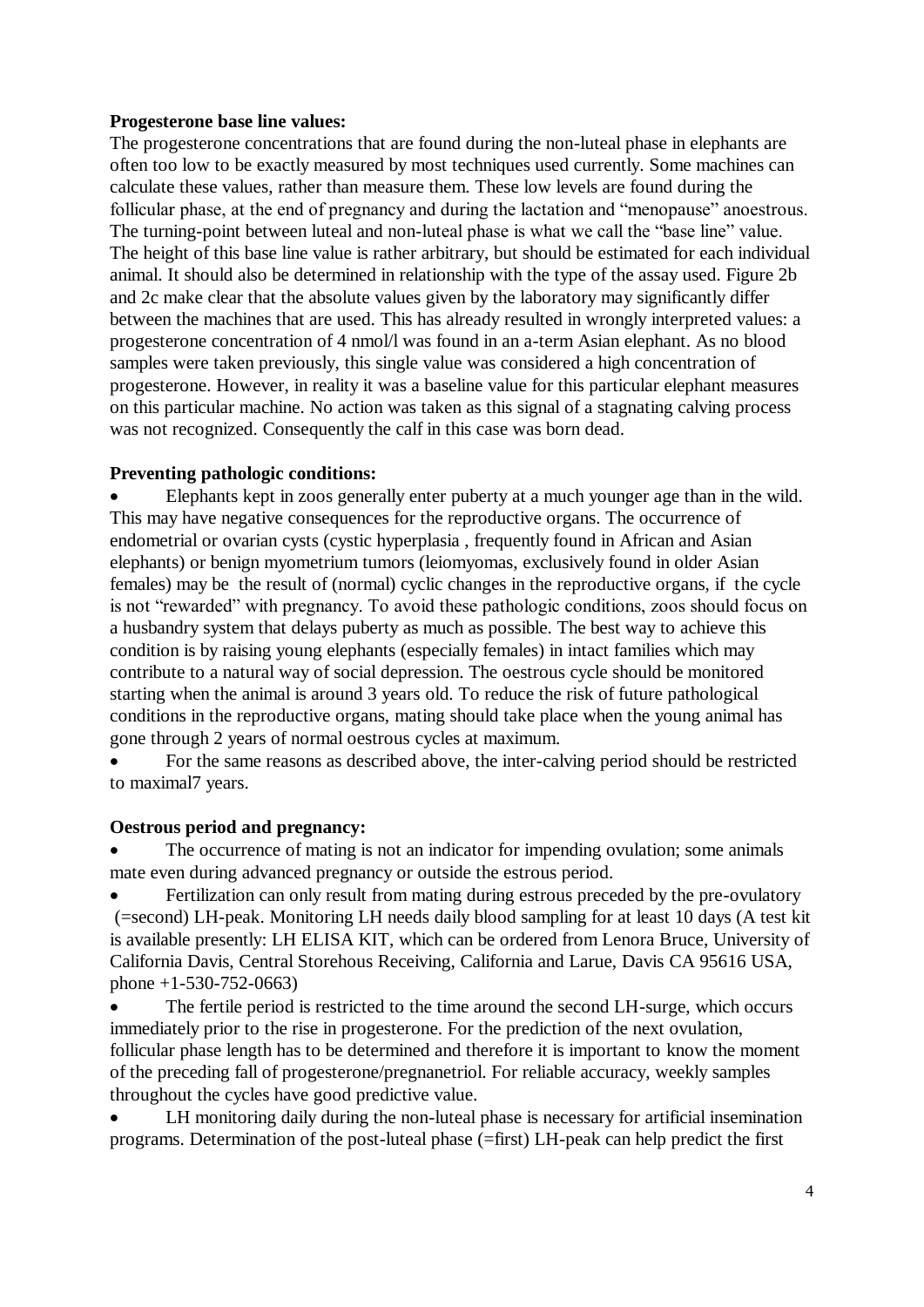opportunity for (natural) breeding, as the interval between both LH-peaks is rather constant. **Pregnancy confirmation:**

 Immediate increase of progesterone/pregnanetriol around the time of mating is suggestive for the right timing for breeding.

 Continuation of high progesterone/pregnanetriol level continuing for at least 16 weeks after mating is highly suggestive of pregnancy.

 Transrectal ultrasonographic examination at 8 - 20 weeks after mating allows visualization of single or twin calves. Between 10 and 20 weeks, the larger mature animal may need to lay down on its side for reliable ultrasonographic examination of the uterus. Uterine vascularization can be visualized to determine viability of the fetus, to exclude embryo absorption and mummification.

 Transcutaneous ultrasonographic examination (both flanks have a small "window" where visualization of fetal movements may be seen) may help to determine the status of the fetus in the last months of pregnancy.

 At 6 months post-breeding pregnancy can be confirmed by elevated serum prolactin concentration. When submitting a serum sample to a lab (some human hospitals have a prolactin assay), this should always be accompanied by a serum sample of a non-pregnant elephant for comparison.

## **Behavioral observation at the end of gestation:**

 24 hours observation including the use of a (time-lapse) video recorder starting in week 85 may add to information about relevant events prior to parturition: night pacing, kneeling down, climbing, short periods of separation from the group, beating the vulva with the tail, frequent production of small-sized feces and small quantities of urine, loss of mucous plug, playing with mucous plug, rupture of the allantois sac, labor waves.

## **Predicting the time of parturition, measures and observations**:

Daily blood sampling from week 89: every other a day progesterone assay, until week 91 (637 days). From week 91 (637 days): daily assays and as soon as progesterone starts to decrease: sample twice daily.

Daily monitoring of progesterone is only possible if you have a nearby facility that runs these assays on a daily basis. Find out from your nearby hospital in the early stage of pregnancy! Many veterinary labs do not have tests that are sensitive for levels of progesterone (P4) in elephants 1-3 days prior to delivery. Also check the availability during the weekend.

NOTE: a decrease of progesterone to baseline level is not always occurring. A 23-yrsold Asian elephant at the Rotterdam zoo (with a baseline progesterone level < 0.6 nmol/l) delivered a healthy calf while her progesterone remained above 0.65 nmol/l.

Signs of an approaching parturition may include:

- Loss of mucous plug (not seen in many facilities)
- Pre-and post-parturition ventral edema may be noticed.
- Group members may react differently (vocalizations, restlessness)
- In most cases (75%) rupture of allantois sac and loss of allantois fluid (looks like urine) is seen within 2 hours prior to birth.
- The size of fecal balls may get smaller towards the end of pregnancy.
- Frequency of urination may increase around parturition, resulting in more "watery"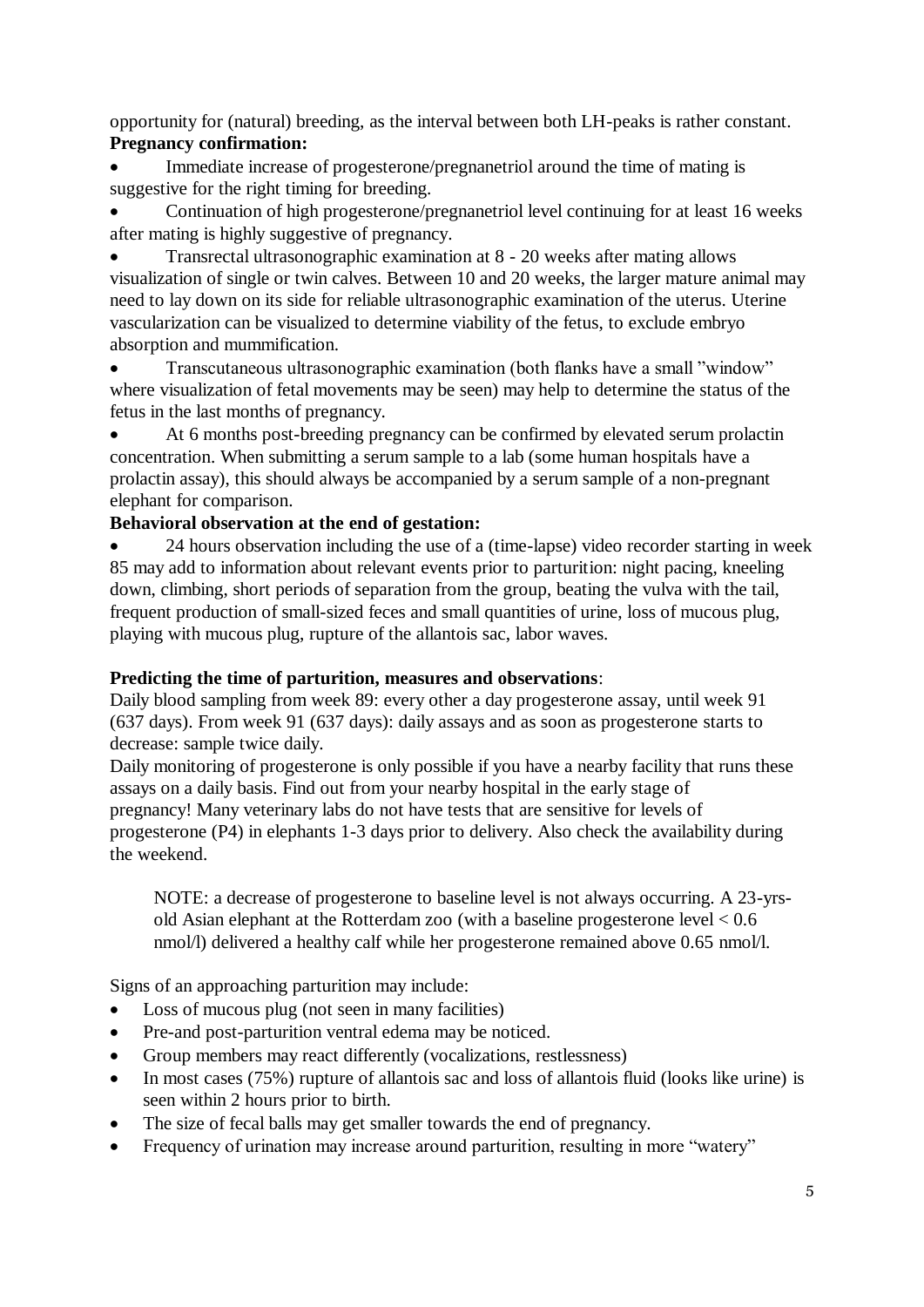consistency of the urine, resembling more like allantois fluid .

- Development of mammary gland and production of milk shortly before birth is often seen, however this may also occur in a much earlier stage of pregnancy . Milk accumulation can be visualized using transcutaneous ultrasonography several hours prior to parturition.
- Softening of the pelvic ligaments (due to estrogen surge) may result in slightly abnormal locomotion of the hind legs.

## **Parturition/Preparations for calving**:

- Training and/or desensitizing of the pregnant elephant for veterinary intervention, like blood sampling, injections, IV-infusions, milking and rectal manipulations
- If possible, store some colostrum (freezer) or store plasma obtained from the dam in weeks prior to parturition.
- Have artificial milk available (Salvana GmbH, Germany; hand raising has been done at Emmen Zoo and Berlin Zoo)
- Check restraint chains and fixation points for the legs and one extra fixation point between the hind legs for pulling devices. Soft ropes for pulling the calf away if needed should be available. The use of a calf harness has been described. Check the stable and place bars where a calf could possibly escape. Block all possible escaping routes for the calf (not for staff!!).
- Take out all obstacles.
- Be prepared for closing the elephant house for the public (sign post, etc.)
- Make sure there is a good stock of commercial cat litter or saw dust to be used on a concrete floor as soon as the calf is born. This will absorb much of the allantois fluids and prevent the animals from slipping on the wet floor.
- 2 or 3 pairs of keeper-gloves (soccer) to get a better grip on the wet, slippery calf when needed
- Plastic hose pipe (with pump, if necessary) for rectal cleaning with lukewarm water
- 3 birth-chains with proper handles (2 for the legs, 1 for trunk or tail); find a way to avoid back sliding when manual extraction (vaginal vestibulotomy) is required.
- Drugs to be kept in store:
	- Ca-borogluconate for I.V. infusion
	- Estradiol gel (EstroGel® 0.06%)
	- Oxytocin
	- Lidocain
	- Xylazine, detomidine or medetomidine
	- Butorphanol
	- Azaperone
	- Atipamezole
	- Doxapram
	- Oxygen
	- (Betadine®-)iodine solution for navel disinfection (umbilical infection is a major cause of perinatal complications)
	- Lubricant (many liters). J-lube®, a concentrated lubrication powder, has proven to be very useful.

## The normal calving process should take place within 2 hours after rupture of membranes (release of fetal fluids).

If the plasma progesterone level decreases to below base line concentration, this is a signal that calving should take place within 48 hours. Prolonged intervals have been reported (as long as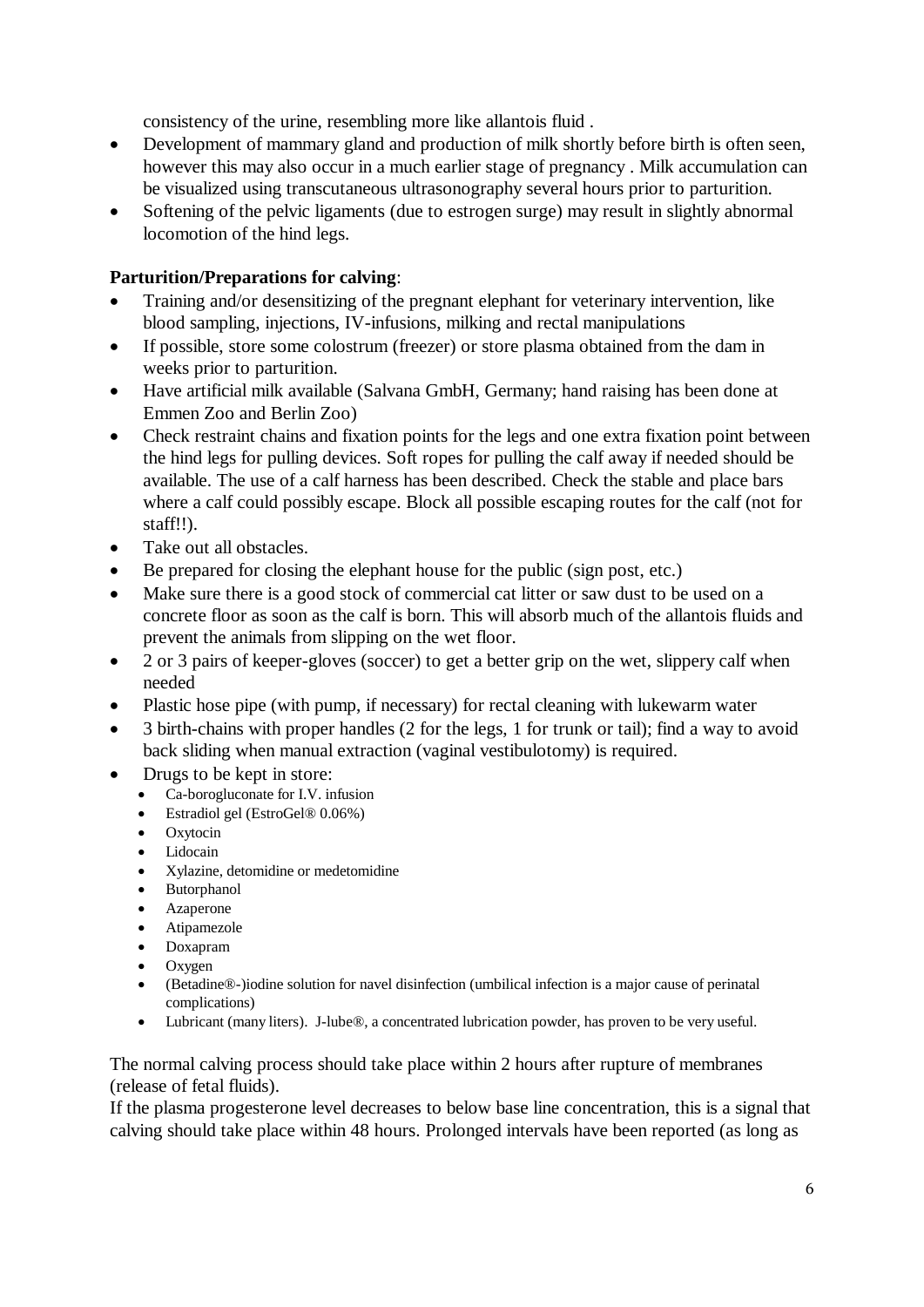14 days) still resulting in the birth of a living calf, but it is very likely that this is due to a disturbance of the normal birth process that should be corrected before the health of the calf is jeopardized. There is one report of a parturition taking place without a complete drop to base line level.



The normal calving process in elephants is a family happening. All efforts should be directed to making this possible. Even when veterinary intervention is required

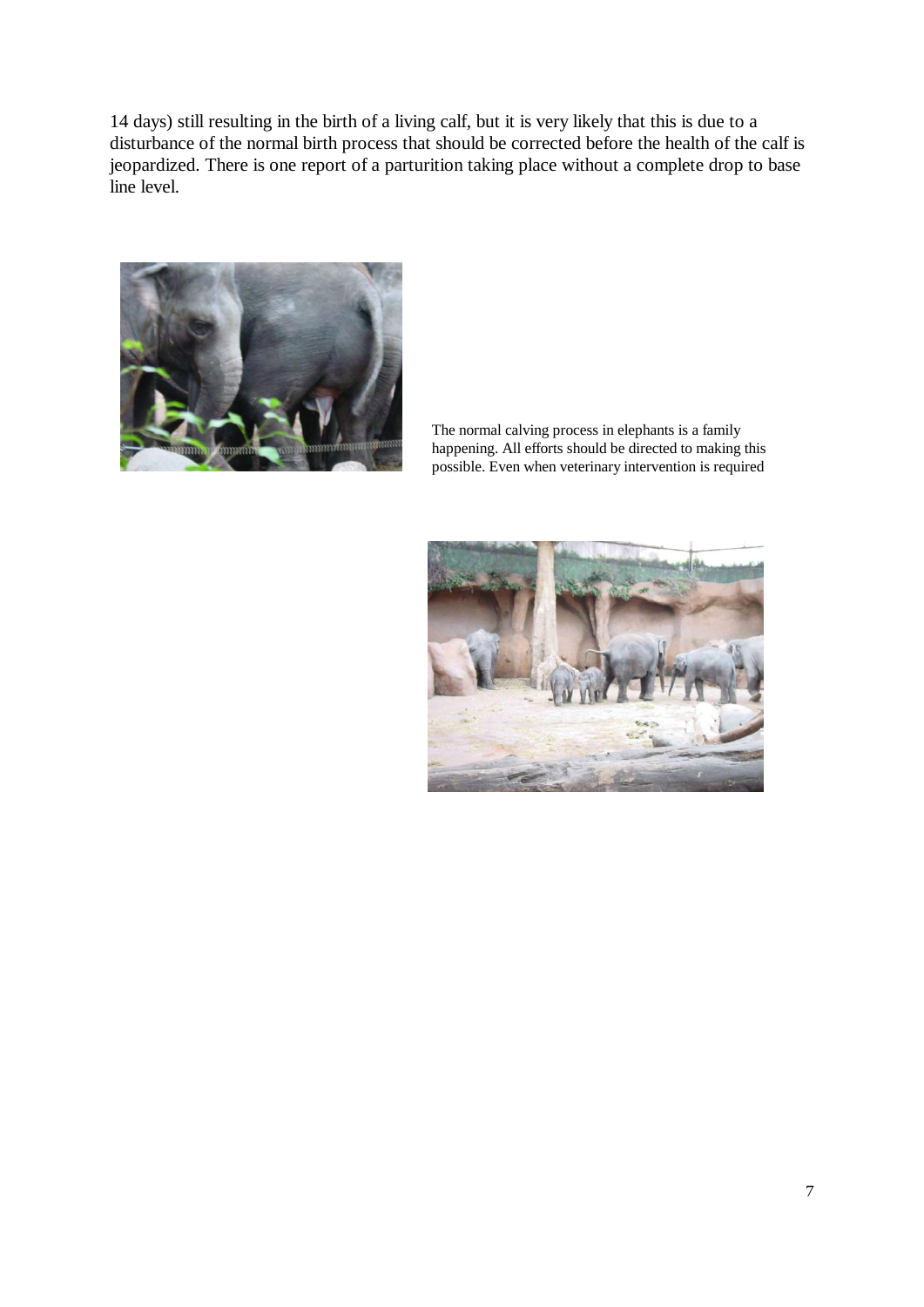## **II. Guidelines for veterinary assistance around the parturition time**

Preceding any recommendation in this chapter, the following remarks need to be made:

- 1. It is a myth to think that a multiparous elephant does not need to be monitored and assisted during parturition according to this protocol. Too many calves have been born dead or very weak because of the fact that parturition had started unnoticed and stopped unnoticed. In our view, this protocol should be followed in ALL cases of elephant parturition as much as the elephant management allows.
- 2. It is a myth that oxytocin is a harmless drug to be used in elephant parturitions. In at least 3 cases the administration of oxytocin has been associated with the occurrence of an uterus rupture because of insufficient cervix dilatation. It should never be used without ultrasonographic examination of the cervix uteri. The visible presence of the allantois sac as a subcutaneous bulging mass under the tail is not a guarantee for a sufficiently dilated cervix.
- 3. Many elephants, including very experienced multiparous elephants may just stop the parturition process, often unnoticed. This will compromise the health of the calf. Don't relay only on what you see from the outside! For a proper judgment about the presence of labor activities or the progress of parturition, your professional judgment should be based on the results of progesterone tests and ultrasonographic examinations.
- 4. If you do not believe in the above mentioned statements, you may find yourself confronted with a dead elephant calf or a dead elephant mother or both. So, discuss this item with your staff and make your decision before you start breeding your elephants.
- 5. If the management of elephants in your zoo does not allow blood sampling or ultrasonographic examinations, you must be aware of the risks associated with a silently interrupted birth process, no matter the reproductive experience of the animal involved. Safety for the personnel should never be challenged by unacceptable risks.
- 6. Finally, the calving process is a natural process. Elephants should give birth in their own social environment, excluding any external disturbing factors (e.g. noisy building in the neighborhood, visits of unknown individuals, etc.). With a well trained animal, blood sampling and ultrasonographic examinations can be done while the animal is temporarily separated from the group. Immediately afterwards, the animal should return to its group. All efforts should be made to make sure that the calf is born in the group while the mother is NOT chained! This will stimulate the acceptance of the calf by the mother and group members and is an investment for future breeding successes for the entire elephant group.

To determine the right moment when calving starts, 2 parameters are essential: the progesterone blood level and the relaxation of the cervix, monitored by ultrasonographic examination.

Progesterone: the sensitivity of the equipment and the time needed to run the assay are the bottleneck for using the progesterone concentration as a reliable tool. Today many human hospitals use advanced equipment with a very low detection level that can provide results in less than 2 hours. Make sure that you have made arrangements with a lab long before you expect the parturition.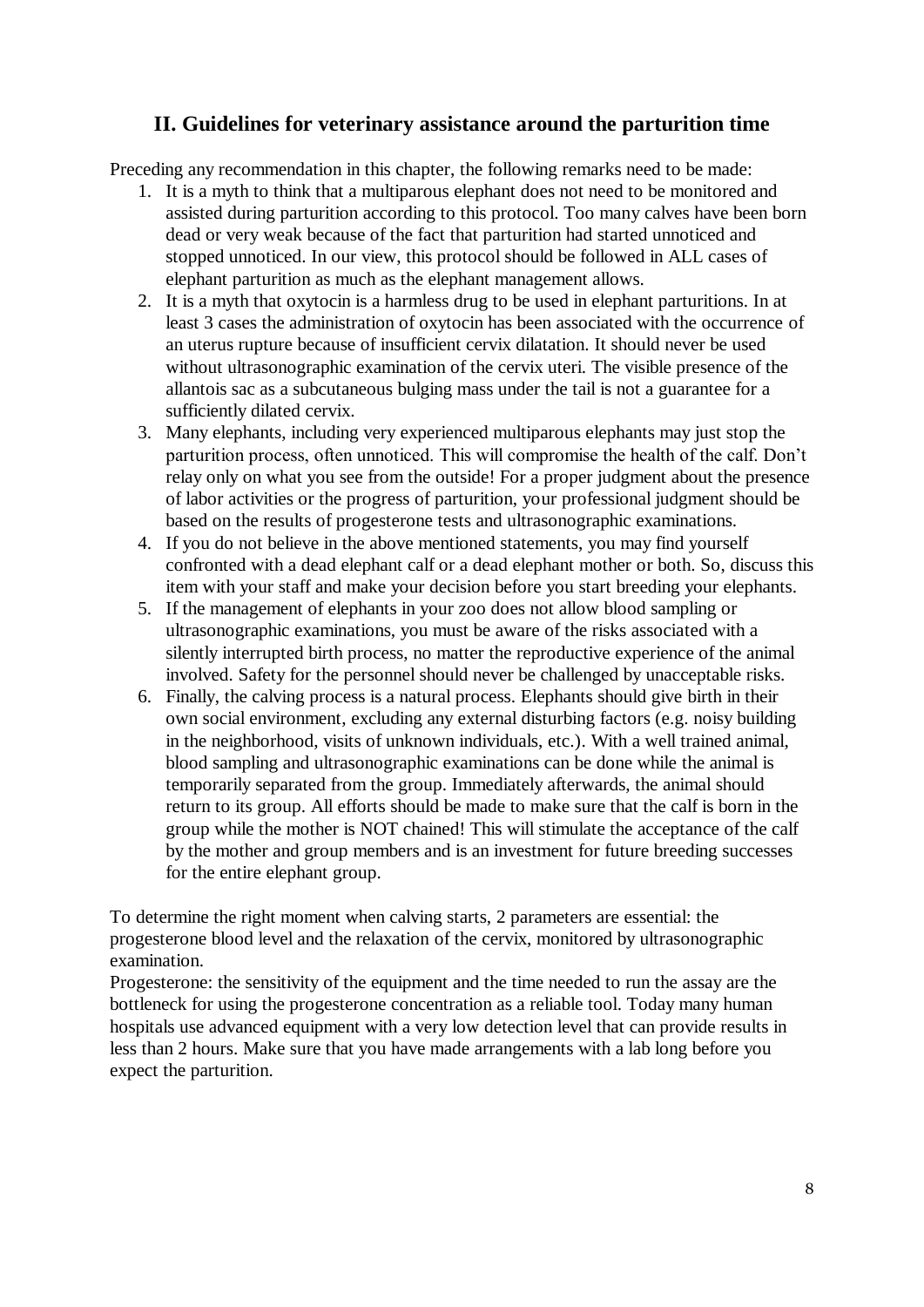Ultrasonography: to use this technique as a reliable tool, it is indispensable for the veterinarian to gain experience long before the elephant birth is expected. This will enable the veterinarian to distinguish a normal cervix (fig.  $3a - d$ ) from the relaxed cervix (figure  $4a + b$ ) from the normal cervix. Preferably a 3.5 MHz probe should be used transrectally.



Figure 3a. Longitudinal, transrectal ultrasonographic Figure 3b. The same image as figure 3a with the image of the vagina and the closed cervix of a pregnant vagina and cervix indicated with white lines. elephant.





 $\parallel$ Figure 3c. Transversal, transrectal ultrasonographic Figure 3d. The same image as figure 3c with the image of the vagina and the closed cervix of a pregnant vagina and cervix indicated with white lines. Note the image of the vagina and the closed cervix of a pregnant elephant. **folds** in the cervix uteri.





Figure 4a (transverse) and 4b (longitudinal). Allantois sac with cloudy fetal fluid in the (partly) dilated cervix of an Asian elephant 12 hours prior to delivery (white arrows: allantois sac, open arrow: pelvic bone)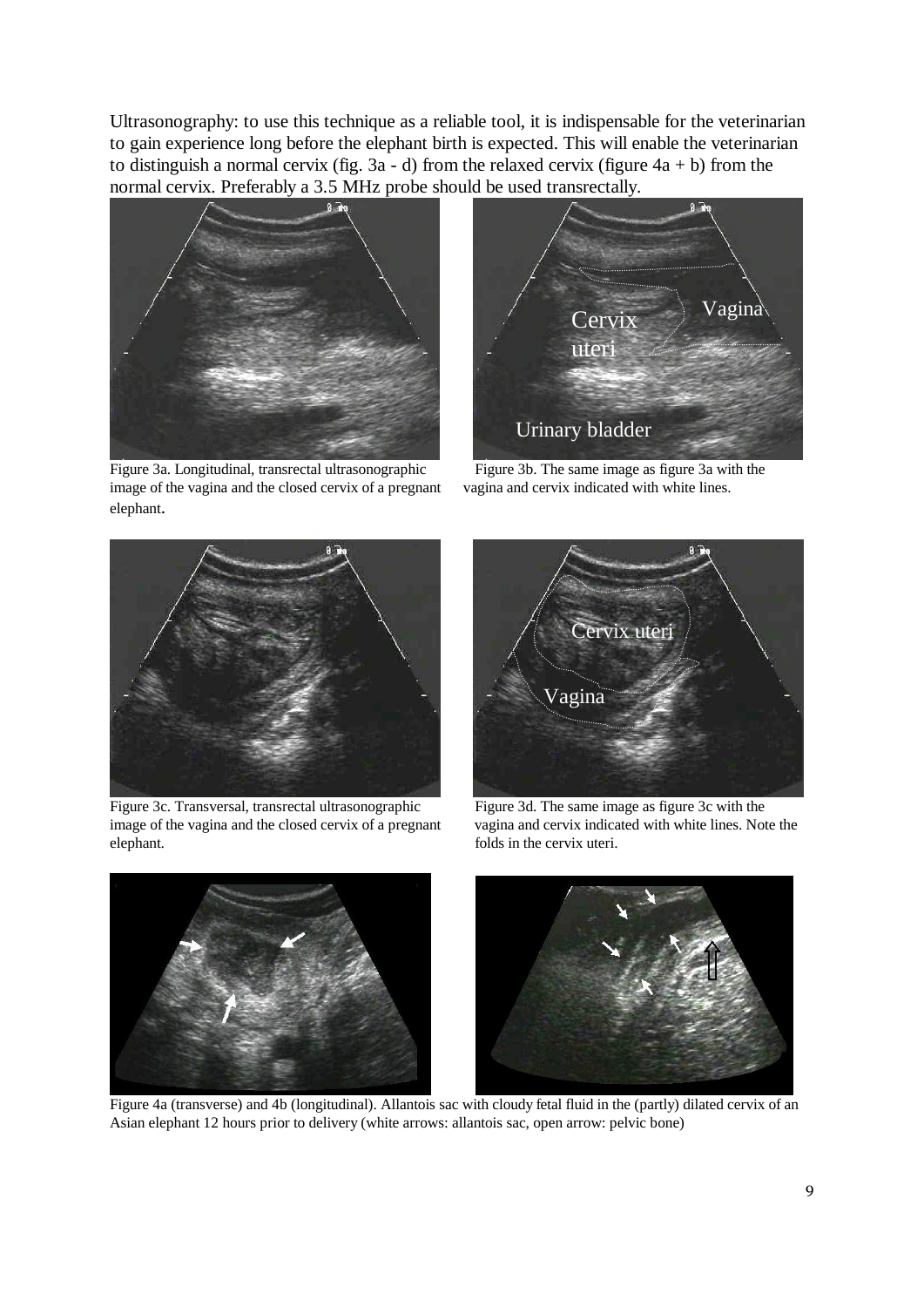During the last 2 weeks of gestation, the mucous that is present in the vagina during gestation will be discharged gradually. This is a clear indication for a pending parturition. Recognizable onset of parturition occurs normally within 24-48 hours after progesterone has dropped to below base-line level. In these guidelines the absence of visible signs of parturition in the same time frame is considered an abnormal condition; this status requires veterinary intervention. At this point 2 situations may occur: the parturition process has started but has been interrupted without or with spontaneous rupturing of the allantois sac.

#### **1. No rupture of allantois sac noticed:**

If the calf is not born by natural way 24 hours after blood progesterone has dropped to baseline level, rectal palpation and ultrasonographic examination of the cervix is highly recommended. This will demonstrate the rate of relaxation of the cervix, the presence of the allantois sac or parts of the fetus in the cervix or vagina and should be repeated at least every 8 hours. A blood sample should be taken to measure the calcium level. If below 2.5 Mmol/l, calcium should be administered as an IV-infusion (NB: when given in an ear vein, it should be given strictly IV in order to avoid damage to the vein) or orally (suggestion: calcium syrup concentrate for human use, enveloped in the carton core of toilet paper, covered and sealed with fresh tamarind paste has worked well; most elephants will eat it, including the carton material). The effect of the calcium administration should be confirmed by rectal palpation (increase of contractibility of the uterus) and determination of the blood calcium level. Store an EDTA and heparine sample for herpes virus diagnostic purpose (both cells and plasma in freezer after separation).

Transrectal ultrasonographic examination at 48 hours:

A. No relaxation of the cervix at 48 hours: search for calf movements and nail position of the fetus (palpation and ultrasound) and blood flow in fetal vessels (ultrasound). Transcutaneous ultrasonographic examination (both flanks have a small "window" where visualization of fetal movements may be seen) may help to determine the status of the fetus. Apply estrogens rectally. Good results have been obtained by the rectal and transdermal (perineum) application of an estradiol containing estrogen gel (Estrogel 0,06%, total dose 700- 800 mg estradiol). The effect on the cervix dilatation should be monitored closely by transrectal ultrasonography! At this time, at least 1 hour after the local application of estradiol, rectal massage should be applied to test and stimulate the contractibility of the uterus. Technique: remove feces from rectum, flush out the rectum, use abundant lubrification, keep both gloved hands (NB: the rectal mucosa is vulnerable due to estrogens) with the fists joined in a firm grip and press with the wrists or the dorsal sides of the hands against the pelvic ring to stimulate the pelvic receptors until strong labor waves appear or at least 10 minutes. When labor waves occur, continue this massage for 3 hours (if needed change operator). Check regularly by means of ultrasound the condition of the cervix. If there is still no cervix relaxation, continue monitoring the viability of the calf. If no fetal parts can be detected, consider the presence of pseudopregnancy (ovarian tumor, dysfunction of the pituitary gland, etc.). The application of estradiol gel (total dose: 400-500 mg 17-β-estradiol) as described above may be repeated 3-4 hours after the first treatment if the cervix dilatation is still incomplete.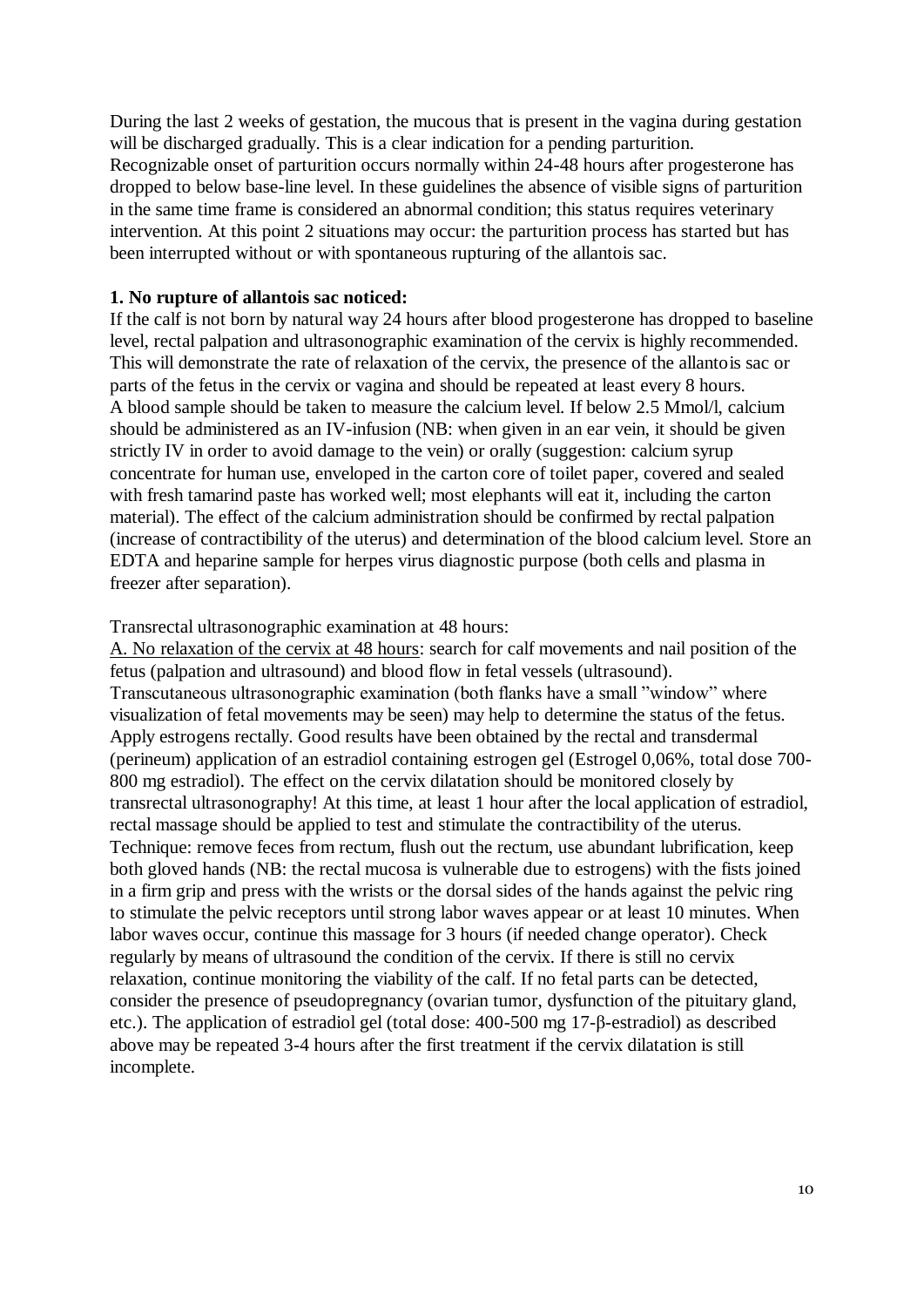B. Partial or complete relaxation of the cervix (figure 4) at 48 hours or later as a result of the situation described under 1A:

Apply rectal massage to test contractibility of the uterus. If limited or no reaction, the administration of oxytocin is contra-indicated. In this case, the administration of calcium is recommended (even when blood calcium level is within normal ranges). After 2 hours the use of estradiol as described under 1.A is recommended.

Only if uterus contraction can be provoked by the rectal massage, the use of oxytocin may be considered using the following dosage: 25-50 IU oxytocin s.c. or i.m. (if needed use a blow dart).

*Oxytocin should be used with care, as it may dramatically exhaust the contractibility of the uterus muscles as well as the general condition of the female. There might also be the risk of reduced blood circulation in the umbilical chord, due to the spasms in the myometrium.*

*Prostaglandin E (dinoproston) has been used on a few occasions for cervix dilatation (after the administration of estradiol) and to stimulate uterus contractions. As there is still limited knowledge of its efficacy after transrectal administration and the risk of stormy uterus contractions, it should only be used when any obstructions or abnormalities of the calf can be ruled out.*

Depending on the progress obtained, rectal massage and the administration of oxytocin are the 2 major treatments to follow from this point. In between these treatment events, the animal should be exercised to relieve the pain and stimulate position changes of the calf and preferably it should be kept in the group. Only when the animal cannot be separated whenever required, the cow should be kept separated from the group, but with as much physical contact as possible. Oxytocin should be given in intervals of at least 2 hours for a maximum of 12-24 hours under the guidance of ultrasound to evaluate the progress.

Continue this approach of treatment until parts of the calf have entered the pelvic cavity. If the efforts remain unrewarded and no access to fetal parts is possible, not much can be done. Continue monitoring the viability of the calf. If the calf has died, while the membranes are still intact, the risk of intoxication is limited, but immunosuppresion could be a complication for the cow. To date, no proper data are available.

The dosage of oxytocin may only be increased to 100 I.U. after parts of the calf have entered the pelvic area and progress is clearly observed. At this time, a bulge containing parts of the body under the tail of the dam should be visible. Progress of parturition must be monitored strictly at this stage. If this increased dose of oxytocin does not result in parturition a vaginal vestibulotomy should be performed soon to get better access to the calf. See next chapter. Expulsion of the calf should follow soon after the bulge appears under the tail of the dam. The allantois sac usually ruptures during the (induced) passage through the pelvic canal. One complication described at this stage, is reduced passage space as a result of edema in the urogenital canal resulting in a "catching effect" of the head and/or shoulder of the calf inside the soft part of the distal (vertical part) genital tract. Suffocation of the calf is a realistic complication. This condition has been observed several times in primiparous elephants of more advanced age. Elephants in this category should be prepared by the local application of J-Lube in the distal part of the vaginal vestibulum and massage of oestrogel/creme in the skin between anus and vulva. If this condition occurs, quick intervention is required by applying firm manual pressure from the outside on the calf in the sliding direction of the calf. Be aware of the risk of kicking by the mother.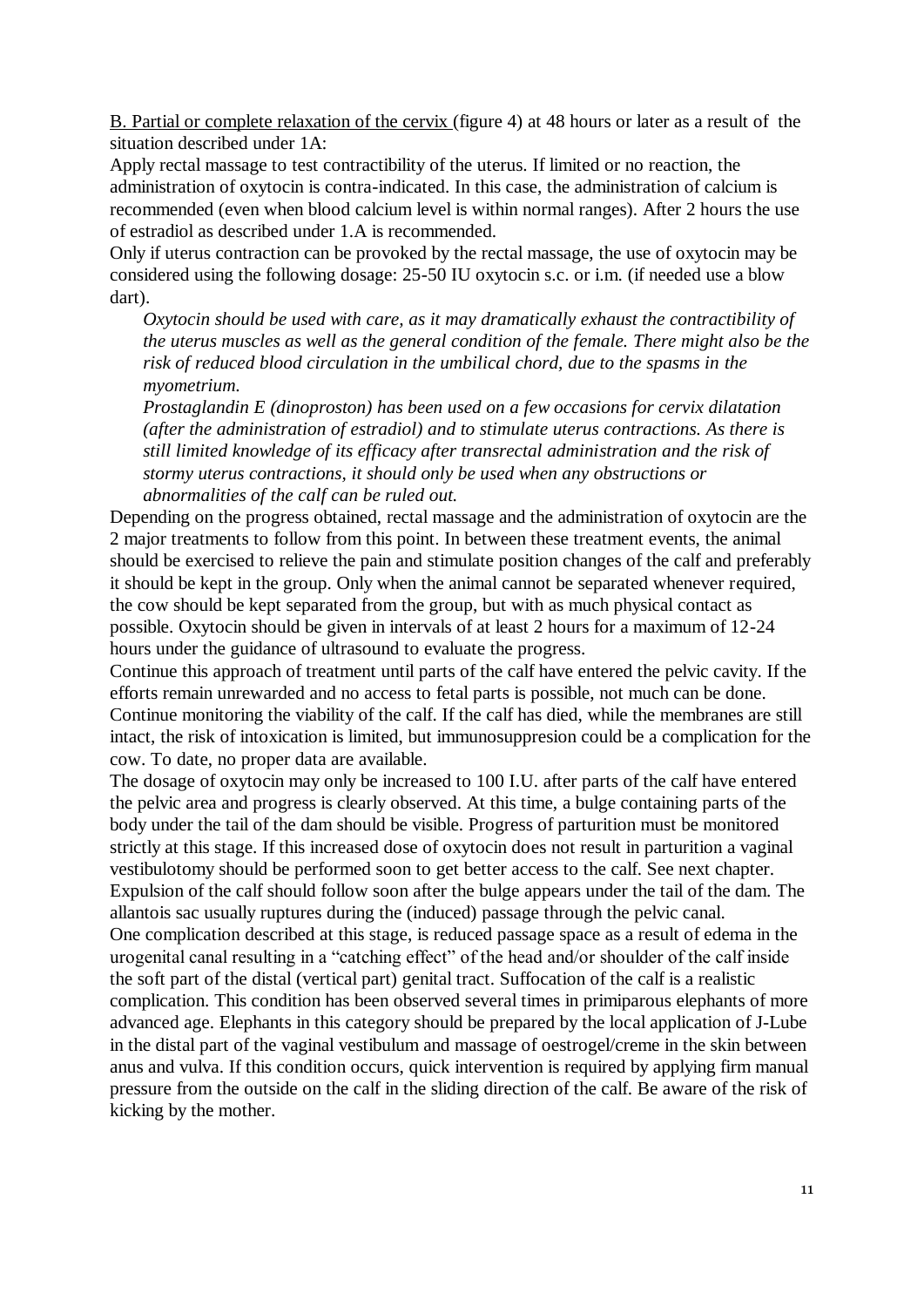#### **2. Ruptured allantois sac**:

A significant event in the parturition process is the rupturing of the allantois sac, which – when intact - acts as a hydraulic dilatator for the cervix, a natural lubrication for the dam and a pressure protection for the calf.

*NB: The amniotic sac that covers the body directly, usually remains intact during the expulsion of the calf and ruptures during the final passage through the birth canal and is actively removed by the dam.* 

*NB: a chained dam, may not be in the position to remove these membranes, possibly resulting in suffocation of the calf.* 

Differentiation between urine and fetal fluids is extremely difficult; smell, creatinin test strips and possibly protein concentration could be helpful.

If no progress in parturition is observed, major complications should be considered, like a dead calf, malposition of the calf (which is often dead), oversized calf, malformation and twin pregnancy. Because of the urgency of this situation, the calf should be born within 2 hours after rupture of the allantois sac and loss of allantois fluid. If not so, veterinary intervention has to take place. Two situations may occur:

No fetal parts positioned in the pelvic area: treatment should aim on the urgent relaxation of the cervix. Calcium status should be determined and treated accordingly (see above). The further approach is according to 1A, however the situation is more critical for both the dam and the calf.

Fetal parts have entered the pelvic area: Calcium status should be determined and treated accordingly (see above). Ultrasound is essential to determine which fetal parts have entered the birth canal, determine the position of the calf (visualization of the nails, posterior or anterior position, number of nails, trunk) and viability.

Malposition (e.g. only one leg in birth canal, no head while in anterior position) is an indication for vaginal vestibulotomy or fetotomy.

If no abnormalities are found during ultrasound, 50-100 I.U. of oxytocin should be given i.v. or i.m. and rectal massage should be practiced. Birth should be completed within 1 hour.

#### **Other drugs used**

Uterine laxants have been used in elephants on rare occasions. There are some anecdotal reports about the use of denaverinehydrochloride (Sensiblex®, Veyx) at a dose of  $0.04 - 0.05$ mg/kg BW (i.m.). Isoxsuprinelactate (Duphaspasmin. Fort Dodge Animal Health, 6290AA Vaals, The Netherlands) was used in a fetotomy case at 0,15 mg/kg BM (i.m.). Carbetocine (Depotocin®, Veyx), a long acting oxytocine has been used in 3 occasions dosage (0,09 µg/kg BW) i.m.

#### **Post-partum care**

Disinfection of the navel with Betadine® iodine is strongly recommended (if the mother allows its application).

The afterbirth usually comes off within 12 hours. There are a few reports on retained (parts of) placenta for several weeks, without major complications for the dam. Hygienic measures should be applied to reduce the infectious burden for the calf.

Be aware of the fact that a second calf can still be present in the dam. There are reports that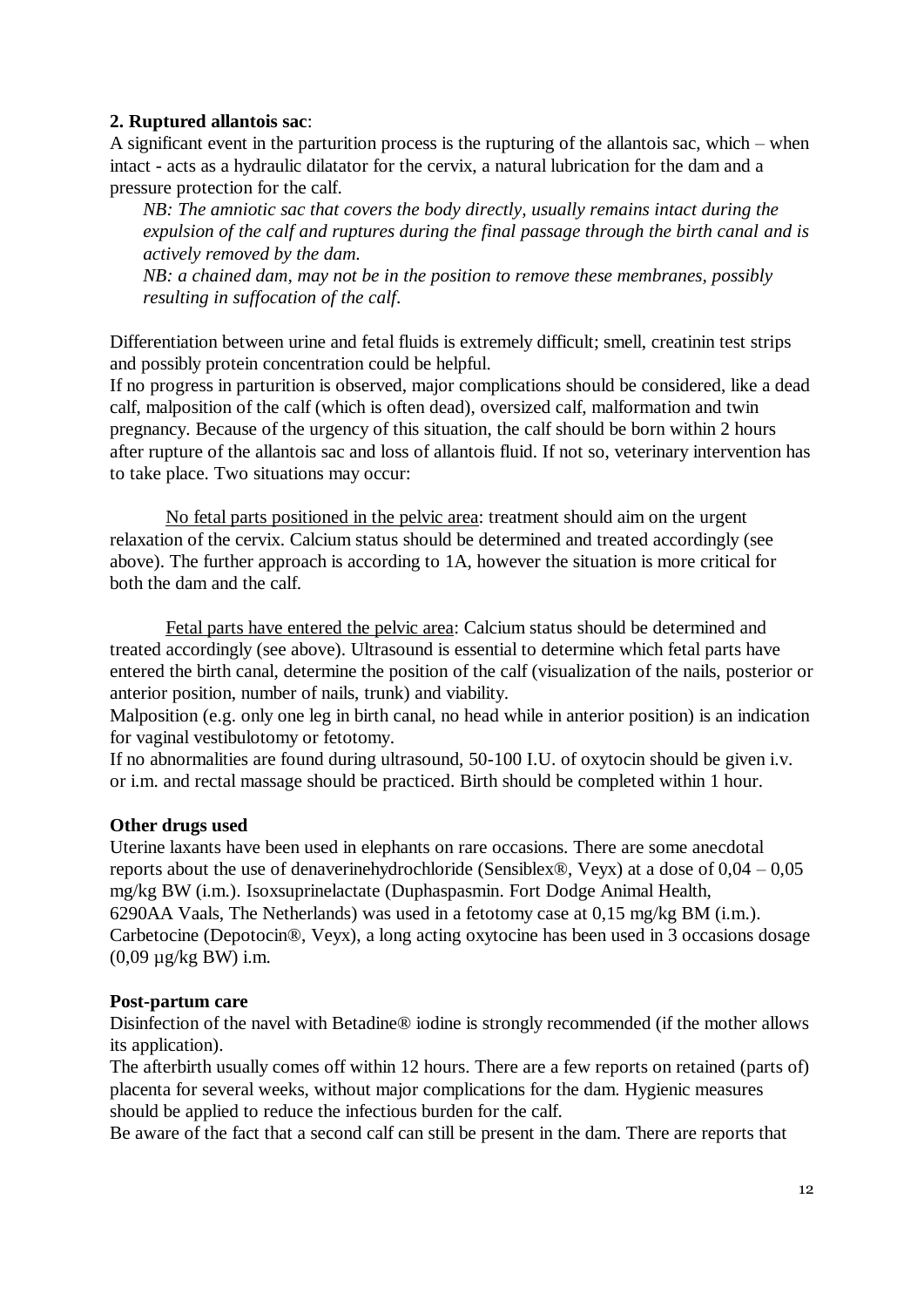second calves were born between several hours up to 3 months (the prevalence of twins in elephants is 1:3000).

The calf should drink (colostrum) as soon as possible, at least within 24 hours. If not, or when the calf makes a weak impression, the banked serum (or freshly taken serum) should be given to it orally. Try to find out the reason why the calf is not drinking successfully: e.g. too small, weak, painful mammary glands, malbehaviour of the dam.

If for any reason the mother is rejecting the calf, lactating herd member can take care of the calf. There is evidence that the mother takes over from this surrogate mother during the first 72 hours. If no lactating elephant is present in the herd, training for bottle feeding should start after 12 hours and continued for 72 hours. If the mother still rejects her calf, the best option for the calf is to move it to another herd with a lactating elephant. If introduction to this herd fails too, bottle feeding is the last option. To date very few bottle-raised elephants have reached the age of puberty.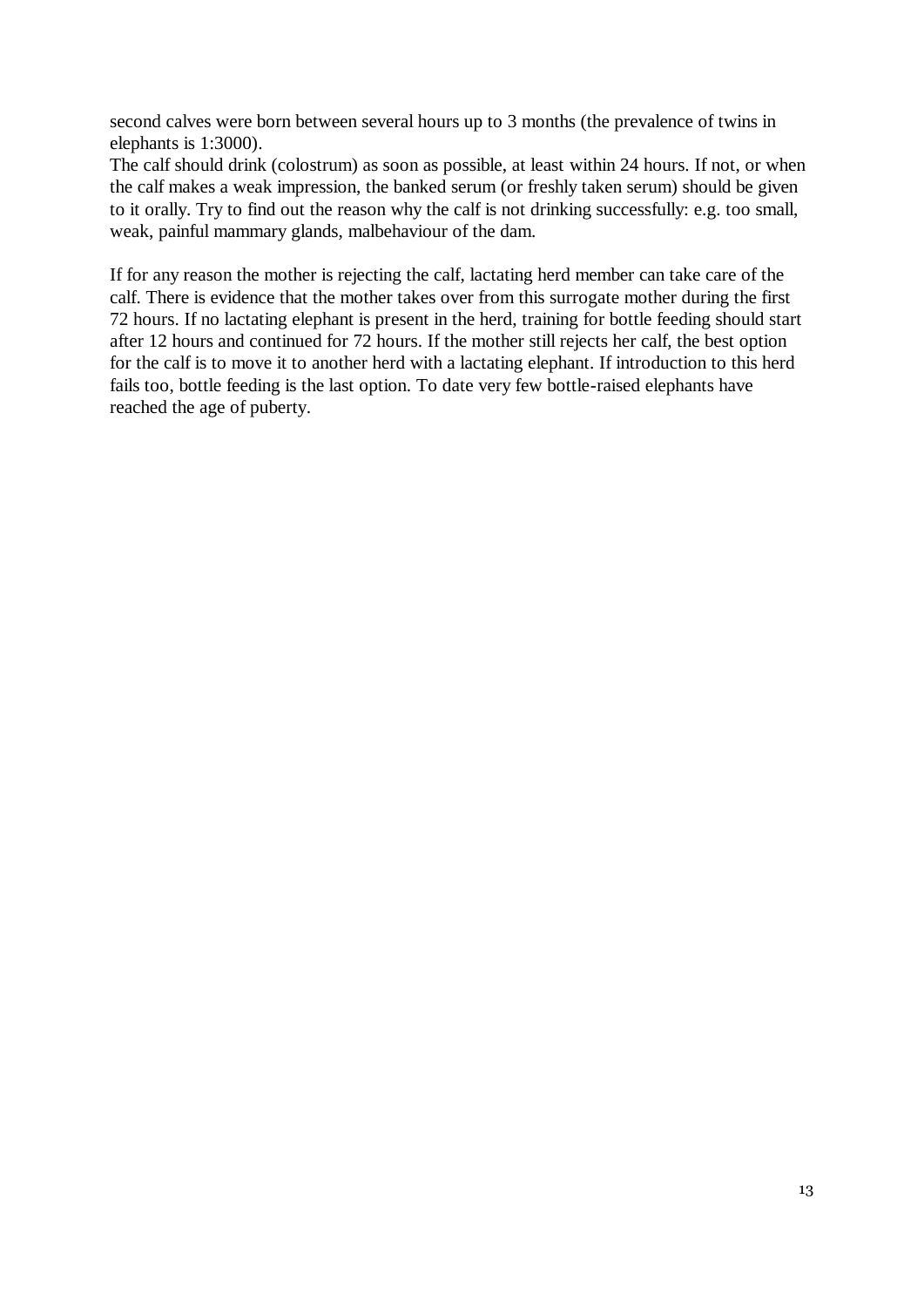# **III.Vaginal vestibulotomy in elephants**

Vaginal vestibulotomy is a surgical procedure, in which the vertical part of the uro-genital tract (vestibulum vaginae) is exposed by a percutaneous approach.

Indications for a vaginal vestibulotomy:

- No progress in calving despite of treatment according to the guidelines for veterinary assistance around parturition.
- Malposition

Contraindication for a vaginal vestibulotomy:

 No fetal parts in the birth canal (confirmed by ultrasonographic examination and rectal palpation)

Preparations:

- A. 1 extra ring in the floor between the hind legs should be present in any calving box for elephants. A pulley can be attached to it in order to provide optimal conditions for pulling the calf out (in a ventral direction) if needed. If this is no option, the calving chains (after passing through the entire vestibulum vaginae) can be attached to a long steel pipe or wooden log. Traction on the chains can be realized if 2 persons on each side of the elephant push this device downwards.
- B. If not strictly needed, don't use any sedation in the cow, as you will need the cow's straining support during the extraction. If the animal is completely hands off and restraint in a chute or otherwise is not an option, use a reversible sedation (xylazine, detomidine or medetomidine/atipamezole, preferably in combination with butorphanol) to chain the elephant on 4 legs. The sedation should be antagonized (if safety permits!) as soon as straining support from the elephant is needed. Remember that the behavior may have changed during this phase of the calving most likely in favor of the veterinary intervention: the animal is probably more interested in getting the calf out than in attacking the keepers around her. But there is not sufficient information about this point. The situation has to be evaluated for each animal separately.
- C. Use local anesthesia only. The incision side should be injected subcutaneously and intracutaneously with lidocain in sufficient deposits to anesthetize the entire incision site (4- 5 injections of 20 ml lidocain over a distance of 20 cm) under the tail. The use of epidural anesthesia is recommended in order to reduce the movements of the tail and to support the local anesthesia. Lidocain can be injected easily with a long hypodermic needle in the intercoccygeal space. The depth of the epidural space lays approximately 6.5 cm below the skin surface. To localize the best insertion place, the tail should be moved up and down. The intervertebral space that lies in between the most cranial coccygeal vertebras that can be moved should be palpated. The needle is inserted here making an angle of approximately 60° in cranial direction. In a 3000 kg elephant, 30 ml of lidocain was sufficient to induce relaxation of the tail. The movements of the tail were minimal while the animal remained standing. A higher dose might have been tried in this case, but was not considered necessary.
- D. After cutting through the skin, place a flexible plastic tube (5 cm diameter or a rumen tube) retrograde into the vestibulum vaginae to locate the incision side. To facilitate orientation, a 10x2 cm "window" should be made in the tip of the tube, 3 cm from the end.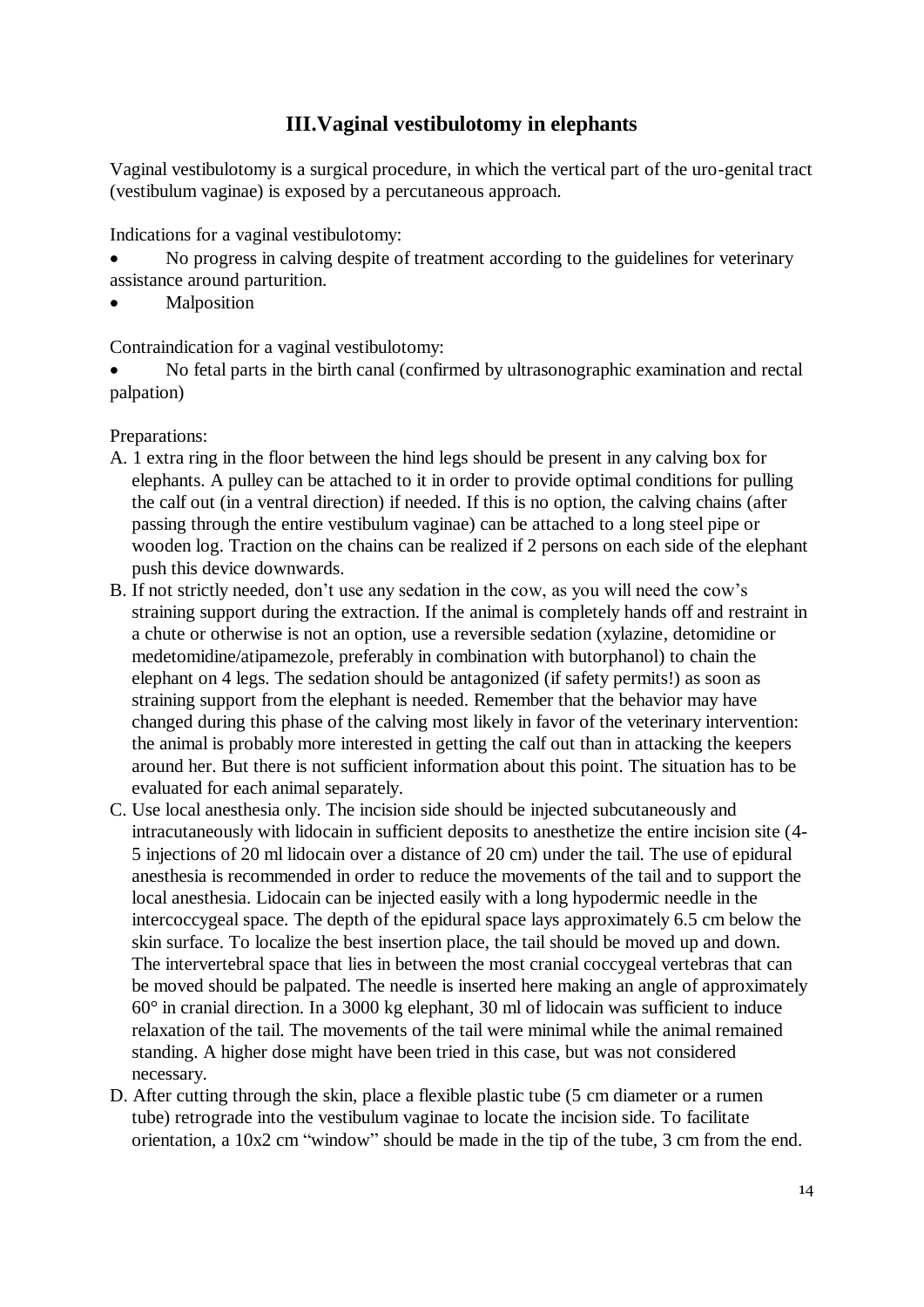Once the skin has been incised, this window can be palpated through the subcutaneous tissue structures including the vaginal vestibulum which can be easily incised over this "window". The length of the incision should not exceed 15-20cm. This should allow the passage of your arms and the chains for pulling the calf.

- E. Use normal calving chains. Don't use more than 3 people on each leg. Pulling to advance the calf in caudal direction should be done through the incision wound (a "calving pully" used in cattle has been used successfully). Once the legs of the calf have reached the wound, the chains should be advanced through the vaginal vestibulum and pulling should be realized in downwards direction allowing the passage of the calf to take place through the natural birth canal.
- F. When the calf is in posterior position and can't pass through the pelvic girdle, try to rotate the calf (90° longitudinal axis) during extraction. In cattle, active rotation is the normal way of a live calf to pass its pelvis through the pelvic canal of the mother. Figure 5 (Rotterdam Zoo, 1998) shows the birth of an elephant calf after stagnation of the delivery caused by hypocalcemia, demonstrating clearly that the calf has rotated 90°. This had happened already at the time both hind legs could be palpated in the vagina. When the calf is dead, the absence of this phenomenon might be responsible for stagnation of the calving process. In the experience of one of the authors (W.S. Rotterdam Zoo, 1993) it was only possible to remove a dead calf in posterior position by vaginal vestibulotomy after 90° rotation of the calf (figure 6). Please note that at that time the calf was delivered through the surgical incision as it was not attempted to pass it through the normal birth canal.





Figure 5: Birth of an Asian elephant calf, Figure 6: Vaginal vestibulotomy in an Asian elephant. showing the sideward rotation of the calf. Extraction was only successful after 90° rotation of the (hypocalcemia, Rotterdam Zoo 1998) dead calf. Note the umbilical chord twisted twice around the hind leg. (Rotterdam Zoo, 1993).

- G. Don't hesitate to push the calf back in the direction of the uterus; it might return in a better position. During this action, both legs and the trunk or tail should be well connected to the chains. Refill the genital tract with at least 5 l. of lukewarm water ("artificial embryonic fluid") by using a pump (aquarium-type). Lots of lubricants (J-lube) should be used.
- H. Don't pull at both legs in one direction at the same time. You must cross the chains and pull alternatively on each leg. It is more likely that each leg will pass the pelvic canal bit by bit, rather than that the two legs will pass in simultaneously.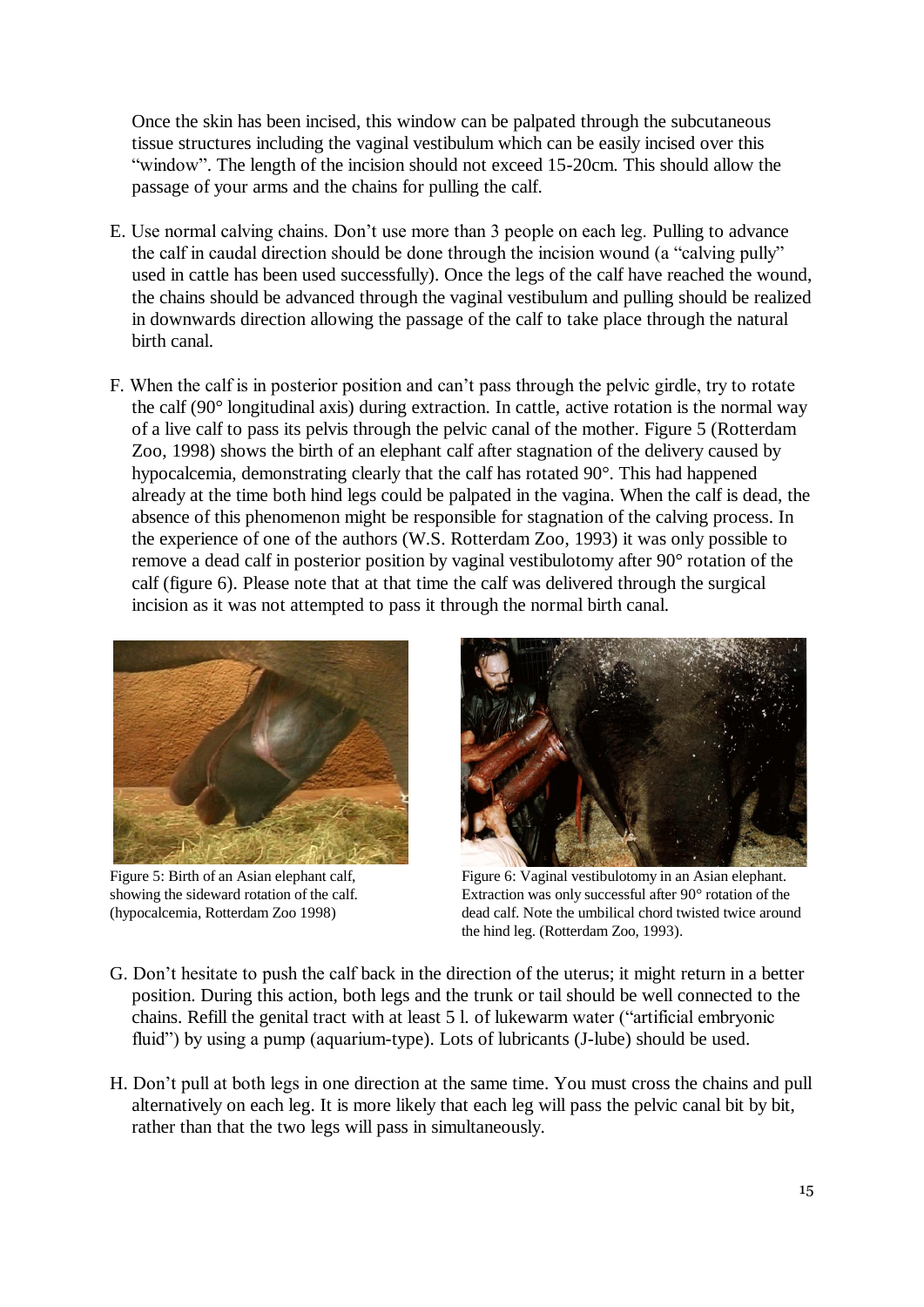- I. When the calf is out give 50 IU of oxytocin i.v., flush the uterus with at least 100 l of 0.09% saline water (add 90 g kitchen salt to 100 l of tap water and use an aquarium pump with a clean hose pipe for flushing), preferably until the placenta has come off.
- J. At this time (only if needed) the cow can be given a xylazine sedation (if sedated and reversed previously, use azaperone)
- K. On 2 occasions a long balloon catheter was inserted into the urinary bladder and stitched to the internal wall of the vestibulum vagina. In both cases, the catheter came out within 3 days.
- L. Suturing the wound is very questionable. In all known cases the wall of the vaginal vestibulum was closed in 2 layers with PDS, Vicryl or another resorbable material. In all known cases the sutures ruptured through the wound edges within 2 weeks. Repeated suturing has been attempted in most cases and has finally resulted in closure of the wound, which may take more than 1 year. In one case (after a fetotomy) a huge urinary fistula developed after 10 days located between the skin and the vestibulum vagina that drained into the outer lip of the vulva. The manipulations of the arms and chains through the wound irritate the wound edges which also does not favor natural adhesion of the sutured wound edges. Although it seems contrary to any veterinary principles, after having performed 2 vaginal vestibulotomies, it is my (WS) strong advice to initially encourage secondary healing without any suturing of the vestibulum vagina or the skin. Post-operative wound care should consist of daily flushing of the wound and the vestibulum vaginae with 50-100 l. of 0.09% saline water (900 g kitchen salt in 100 l. tap water) using a clean silicon or plastic tube fixed on a small aquarium pump. This gives minimal discomfort to the animal and will result in diminishing of the wound size by retraction of the connective tissue. In the advanced stage of natural wound healing that will certainly take place, the epidermis may adhere completely to the mucosa of the vaginal vestibulum (figure 7). In that case splitting these 2 layers from each other under local anesthesia is required in order to enable further wound healing per secundam.



Figure 7: mucosa and epidermis are fused together, impeding further wound healing